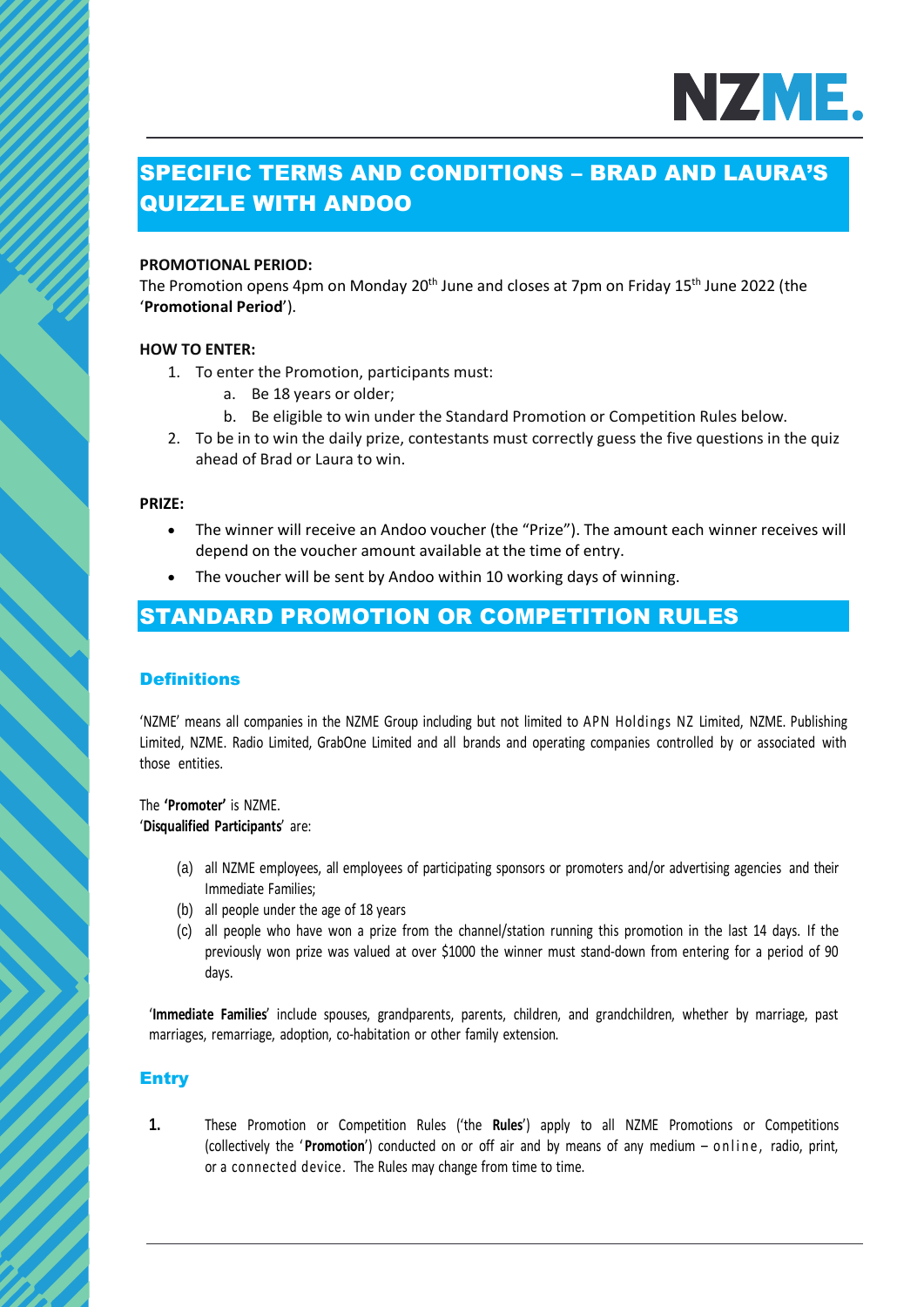- **2.** If a particular Promotion has specific rules or terms ('the ' **Specific Rules**') those Specific Rules will apply if there is any inconsistency with the Rules.
- **3.** Unless otherwise stated in the Specific Rules registration, entry or vote is limited to 1 per person. Where multiple registrations, entries or votes are acceptable, each must be made separately.
- **4.** Entry into the Promotion is deemed to be acceptance of the Rules and the Specific Rules and confirmation that the entrant has the necessary authority (for example from the bill payer or owner of a telephone) to enter the Promotion.
- **5.** No purchase is necessary to win or participate in the Promotion, unless specified in the Specific Rules.
- **6.** The Promotion is open to New Zealand Residents only. Disqualified Participants may not enter in the Promotion.
- **7.** NZME reserves the right to exclude any person from participating in the Promotion on reasonable grounds.
- **8.** NZME reserves the right to refuse to award any prize to an entrant who NZME decides (in its sole discretion) has violated the Rules (including the Specific Rules), gained unfair advantage in participating in the Promotion or won using fraudulent means.
- **9.** By participating, entrants grant NZME exclusive permission to use their names, characters, photographs, videos, voices and likeness in connection with the Promotion and for future promotion and marketing purposes and waive any claims to royalty, right or remuneration for such use.
- **10.** All entrant personal details must be valid and up to date and will be held by NZME and may be used for the purpose of the Promotion and for future promotion and marketing purposes in accordance with NZME Privacy Policy (see www.NZME.co.nz) unless otherwise directed by contestants at the time of entry.
- **11.** Personal information provided at the time of entry is presumed to be true and, in the case of text or email notification – active, through to and beyond the date of the Promotion's completion.
- **12.** Where the Promotion involves texting, the following apply:
	- a) Standard sms text charges will apply, unless otherwise stated in the Specific Rules and will depend on the entrant's particular plan or agreement with their phone service provider;
	- b) Any form of automated text message is invalid;
	- c) The telephone number from which the entry was made will be stored in a database. The entrant has a two-business-day period from the time of entry to request removal from the database. If no request is made it is deemed acceptance that the information can be used for future promotion and marketing purposes; and
	- d) NZME takes no responsibility for text costs incurred after the Promotion has closed as stipulated in the Specific Rules.

## Winning the Prize

- **13.** Only the person who originally entered the Promotion can be awarded the prize (the '**Winner**').
- **14.** The Winner will be determined in the manner set out in the Rules or the Specific Rules if not specified then as determined by the Promoter who shall for this purpose be deemed the judge (the '**Judge**').
- **15.** The Judge's determination of the Winner will be final and no correspondence will be entered into.
- **16.** The Winner will be notified by email, phone (voice or text), mail or in person and must be available for the preparation of all publicity that may be required by NZME. Where attempts to contact the Winner fail (eg when the Winner cannot be contacted by phone after three attempts or mail sent is returned) the Judge will select another winner. If, after successful notification, the prize is not collected within two months of being announced it will be regarded as forfeit. (Note: 3 attempts to contact the Winner will include individual calls to any numbers provided at the time of entry. However, should the prize's total worth equal less than NZD\$250 and be a live-to-air draw, only one failed attempt at contact will be acceptable before the Judge selects another winner.)
- **17.** The Prize is not redeemable for cash or transferable. No other family members, friends, office associates or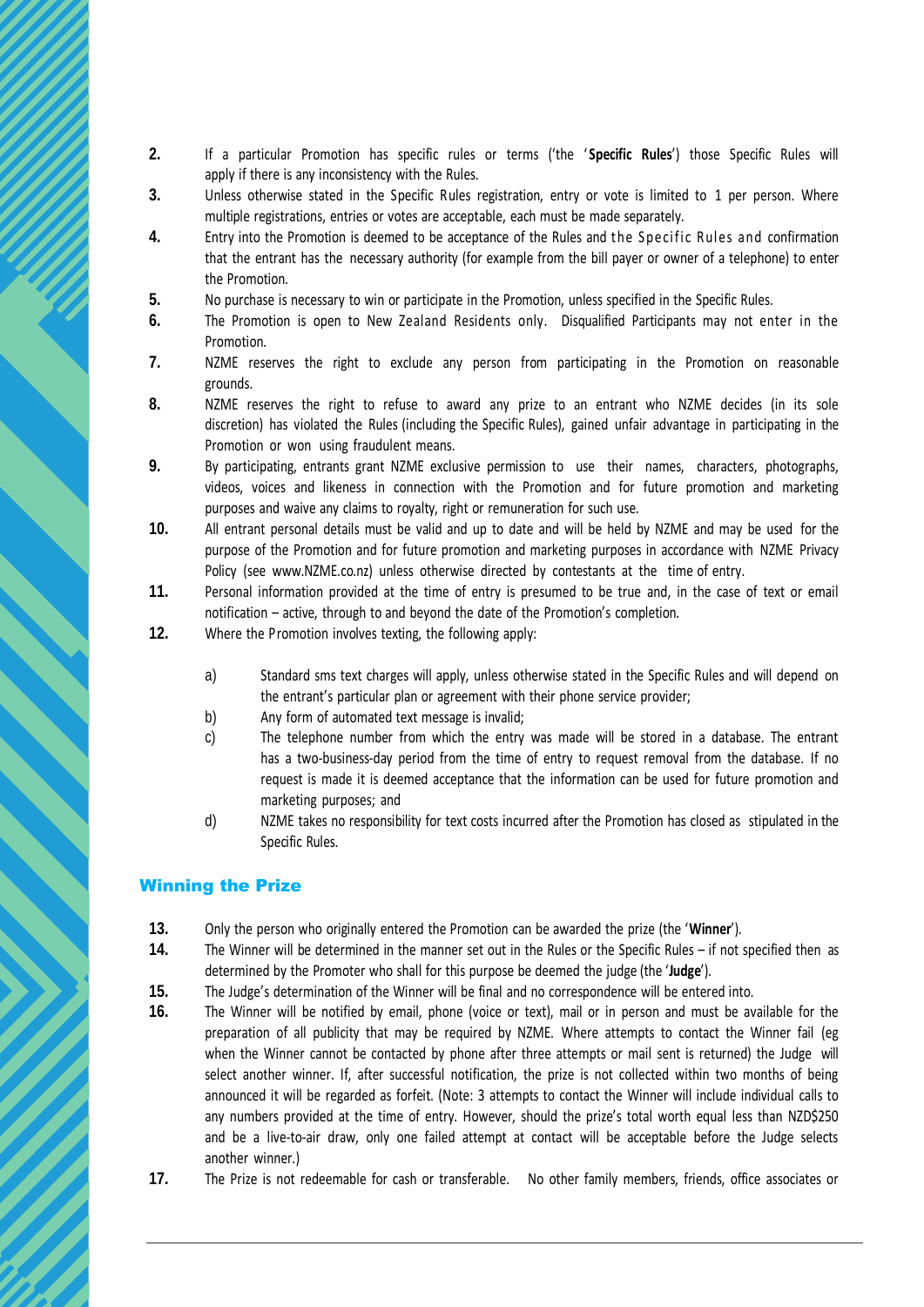any other person will be able to participate on the Winner's behalf. In the event that the Prize specified in the Competition becomes unavailable for any reason the Promoter may substitute a prize of like or equal value.

- **18.** Where the Winner is required to claim the prize in person, they must provide proper identification (eg driver's licence, passport, birth certificate). If the Winner is under the age of 18 years their parent or legal guardian must accompany the Winner or give their prior written consent to the award of the Prize.
- **19.** The Winner takes the Prize entirely at his/her own risk and indemnifies NZME in respect of any claim for any accident, injury, property damage or loss of life that may occur in connection with the prize. The Winner is responsible for all insurance, tax or other costs that may be associated with the Prize. Where the Prize has associated terms and conditions the Winner accepts the Prize subject to those terms and conditions and restrictions.
- **20.** Where the Prize includes air travel and/or accommodation, either international or domestic (the '**Travel Prize**'):
	- (1) the Winner MUST have valid documentation, including but not limited to valid passports and Visas, which meet the requirements of immigration and other government authorities at every destination.
		- (a) Any fines, penalties, payments or expenditures incurred as a result of such documents not meeting the requirements of those authorities (including any costs associated with delay, will be the sole responsibility of the Winner).
		- (b) When the Travel Prize includes travel to or through the United States, it is the Winner's responsibility when travelling into or through (transiting included) the United States under the Visa Waiver Program to apply for an Electronic System for Travel Authorisation (ESTA) no later than 72 hours prior to departure if required. The winner must visit the US Department of Homeland Security website and fill in the required information. The cost of the ESTA is the sole responsibility of the Winner.
		- (2) The Winner and their travelling companion (if applicable) must travel together at all times. The Winner is responsible for transport from their residence to their nearest international airport for flight departure and from their nearest international airport to their residence upon returning to New Zealand.
		- (3) Flight tickets are available on the regular scheduled services of each airline and are subject to seasonal embargos. The flight itinerary may have to be adjusted depending on the airline's departure city and their current flight schedule. Unless otherwise specified, the air travel is economy class.
		- (4) Any changes to travel dates or additional accommodation outside the travel period specified in the Travel Prize details, made by the winner, which incur additional costs, are to be paid by the Travel Prize winner.
		- (5) Unless explicitly stated in the Specific Rules, the Winner will be responsible for expenses including, but not limited to, spending money, meals, drinks, transport, laundry charges, activities, incidentals, taxes (excluding departure and any other flight associated taxes included within the Travel Prize), gratuities, services charges, passports, visas, travel insurance and all other ancillary costs associated with redeeming the Travel Prize. The Winner must obtain travel insurance to protect themselves against additional costs incurred in the event of unforeseen circumstances.
		- (6) The Travel Prize is not transferable or exchangeable and cannot be redeemed for cash. The Travel Prize must be taken as stated in the Specific Rules and no compensation will be payable if the Winner is unable to use the Travel Prize as stated. For the avoidance of doubt, if the Winner is, for whatever reason, unable to travel on a nominated date during this period, whether the failure was due to reasons beyond the Winner's control or otherwise, then the Winner will forfeit the Travel Prize.
		- (7) The Promoter makes no representation as to safety, conditions and other issues that may exist at any destination. International travel advice can be obtained from various sources, including government, local consular offices and the web site of the New Zealand Ministry of Foreign Affairs and Trade. The winner accepts the Travel Prize at their own risk.
		- (8) All travel is subject to the terms, conditions and restrictions of the Travel Prize service providers. Any travelling companion included in the Travel Prize (if applicable) accepts the Travel Prize subject to these terms, conditions and restrictions as if references to the Winner in the relevant clauses were to the travelling companion. The Winner and their travelling companion must sign a legal release, in a form acceptable to the Promoter in its absolute discretion, if requested by the Promoter.